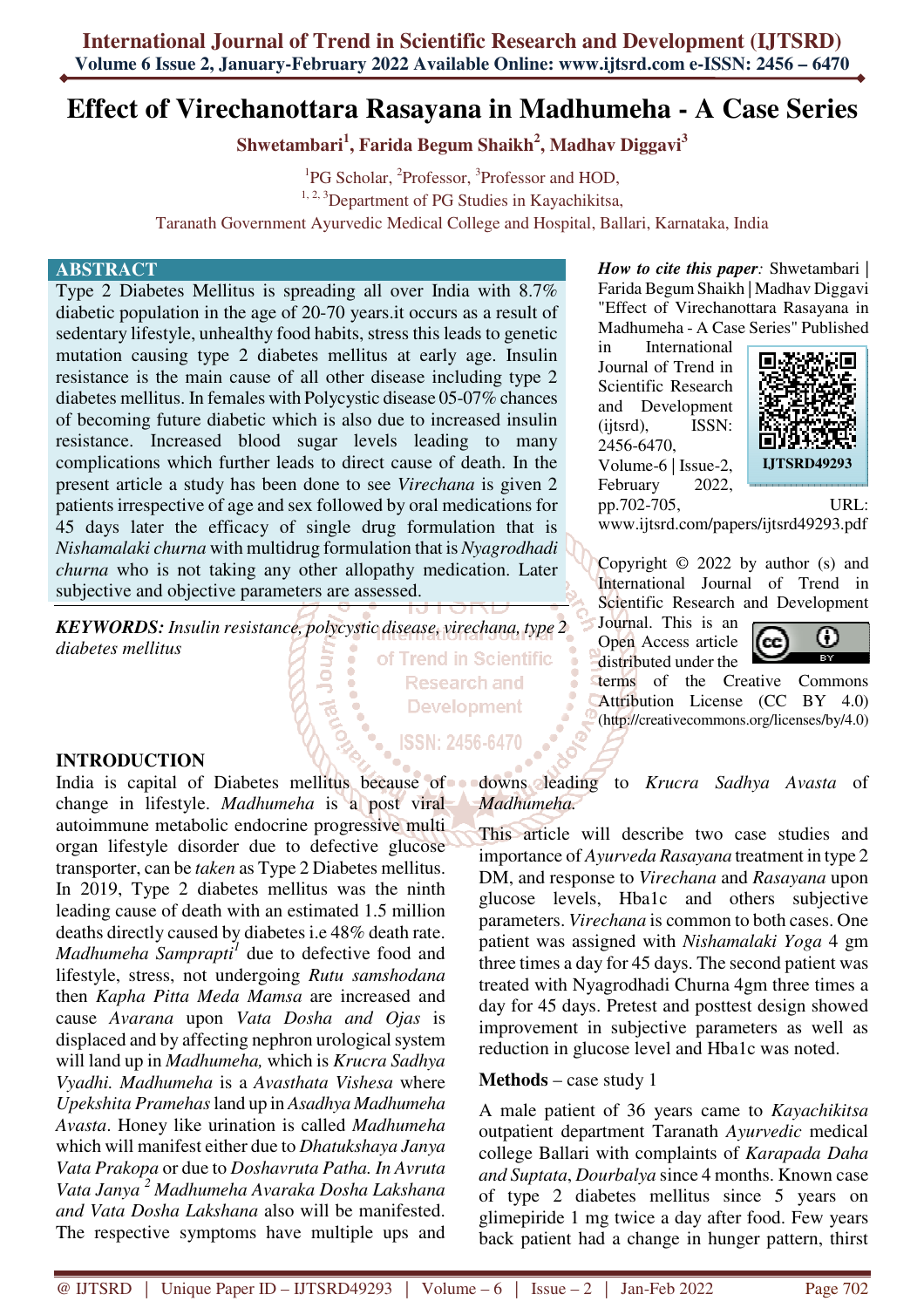pattern, general weakness hence patient had a consultation with allopathy doctor and through evaluation he has been diagnosed as type 2 diabetes mellitus(maturity onset diabetes in young).later after intake of allopathy medicine patient had a reduction of *Kshuda Adhikya, Pipasa Adhikya, Dourbalya.* no any history of alcohol and cigarette smoking habits.

**General examination**– central was obesity present, no acanthosis nigricans/candid infection/muscle atrophy/foot ulcers/. BP – 130/90 mm Hg and pulse – 80/m weight – 60kg, height – 160 cm BMI- 23.4. Central nervous system - conscious well oriented, Cardio vascular system– S1 S2 heard no murmur, Respiratory system - clear Per abdomen - soft and non tender. *Nadi* was *Vatapitta,Jivha was Aliptata, Kosta* was *Madhyama, Prakruti was Vatapitta, Dosha was Kapha, Pitta,Vata, Dushya was Meda,Mamsa, Kala was Sharat Rutu, Desha is Jangala Desa, Sara was Meda, Satva is Pravara, Ahara Shakti is Pravara,* 

This case was diagnosed as *Avaranajanya Madhumeha* and posted for *Virechana* with *Snehapana Murchita Tila Taila* for 4 days 40 ml, 100ml, 100ml, 100ml respectively (*Avara Sneha Sneha Siddhi Lakshana* were seen). *Sarvangabyanga* with *Murchita Tila Taila* followed by *Patrapinda Sweda* and *Virechana* with tab 2 *Abayamodaka Vati* with cold water. No of *Vegas* – 05 and *Nishamalaki Churna* is given for 4 gm three times a day for 45 long days.

**Effect of intervention on subjective parameters,** 

|                            | yası 1                 |                    |
|----------------------------|------------------------|--------------------|
| <b>Before</b><br>treatment | <b>After treatment</b> | <b>Observation</b> |
| Kara Pada                  | Kara Pada              | Complete           |
| $Daha-3$                   | $Daha - 0$             | relief             |
| Kara Pada                  | Kara Pada              | Complete           |
| Suptata-2                  | Suptata- $0$           | relief             |
| $Dourbalya -$              | $Dourbalya - 0$        | Complete           |
|                            |                        | relief             |

# **case 1**

## **Effect of intervention on objective parameters, case 1**

| <b>Before</b><br>treatment | <b>After treatment</b> | <b>Observati</b><br>on |
|----------------------------|------------------------|------------------------|
| FBS-165 mgs%               | FBS-130mgs%            | $21\%$ relief          |
| PPBS-291mgs%               | PPBS-112mgs%           | 61% relief             |
| HBA1C-9.1%                 | HBA1C-7.2%             | 20% relief             |
| <b>URINE</b>               | <b>URINE</b>           | No change              |
| SUGAR-nil                  | <b>SUGAR-Nil</b>       |                        |

# **Methods** – case study 2

A female patient of 43 years came to *Kayachikitsa* outpatient department Taranath Ayurvedic medical college Ballari with c/o *Karapada daha and Pippasa* 

*adhikya, Dourbalya* since 4 months. Known case of type 2 diabetes mellitus since 2 years not on allopathy medications.a few years back patient had *Karapada Daha, Dourbalya.* hence patient underwent blood test and on diet.and took home made medicine for the same.

**General examination** – central obesity was not present, no acanthosis nigricans/candid infections/ muscle atrophy/ no foot ulcers. BP – 110/90 mm hg and pulse –  $80/m$  weight –  $66kg$ , height – 175 cm BMI- 21. 6. Central nervous system - conscious well oriented, Cardio vascular system– S1 S2 heard no murmur, Respiratory system - clear Per abdomen soft and non tender. *Nadi* was *Vata Kapha, Jivha was Aliptata, Kosta was Mrudu. Prakruti is Pittakapha, Dosha was Kapha, Pitta, Vata, Dushya was Meda, Mamsa, Desha was Jangala Desa, Kala was Varsha Rutu, Sara is Mamsa Sara, Meda Sara, Satva is Pravara, Ahara Shakti is Pravara*.

This case was diagnosed as *Avaranajanya Madhumeha* and posted for *Virechana* with *Snehapana Murchita Tila Taila* for 4 days 30 ml, 60ml, 90ml, 120ml respectively (*Avara Sneha Sneha Siddhi Lakshana* were seen). *Sarvangabyanga* with *Murchita Tila Taila* followed by *Patrapinda Sweda* and *Virechana* with tab 2 *Abayamodaka Vat* with cold water. No of *Vegas* – 04 and followed by *Nyagrodadhi Churna* is given 4 gm tid for 45 days.

## **Effect of intervention on subjective parameters,**

|               | case 2                   |                    |
|---------------|--------------------------|--------------------|
| <b>Before</b> | <b>After</b>             | <b>Observation</b> |
| treatment     | treatment                |                    |
| Kara Pada     | Kara Pada                | Complete relief    |
| $Daha-3$      | $Daha - 0$               |                    |
| Dourbalya     | Dourbalya                | Complete relief    |
| $-3$          | $\overline{\phantom{0}}$ |                    |
| Pippasa       | Pippasa                  | Complete relief    |
| Adhikya-3     | Adhikya-0                |                    |

|  |  | Effect of intervention on objective parameters, |
|--|--|-------------------------------------------------|
|  |  |                                                 |

|                                                | case 2                                         |                    |
|------------------------------------------------|------------------------------------------------|--------------------|
| <b>Before</b><br>treatment                     | <b>After</b><br>treatment                      | <b>Observation</b> |
| FBS-<br>$237$ mgs $%$                          | FBS-<br>115mgs%                                | $51\%$ relief      |
| PPBS-<br>240mgs%                               | PPBS-<br>$128$ mgs $%$                         | 46% relief         |
| <b>HBA1C-9.</b><br>5%                          | HBA1C-6.<br>3%                                 | 33.6% relief       |
| <b>URINE</b><br>SUGAR-<br>FUS-nil<br>PPUS-0.5% | <b>URINE</b><br>SUGAR-<br>FUS-nil,<br>PPUS-nil | Complete<br>relief |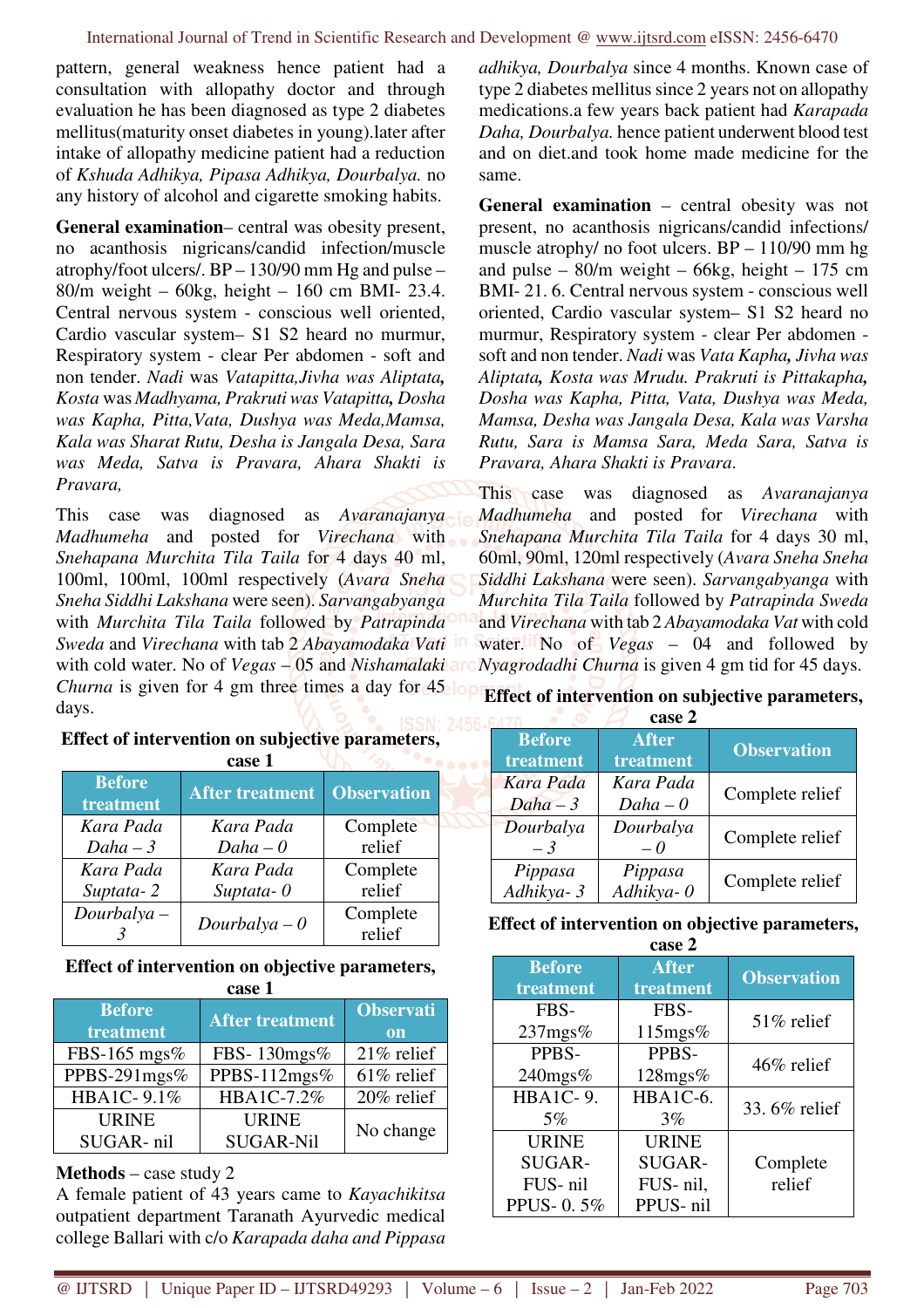# **before and after treatment reports of = case no 1 Before and after treatment reports of case no- 2**

| <b>TIC LABS</b><br>Mr.Lokesh<br>Name:                                                                                                                                                 |                                                  |                          | Date: 31/08/2021 Page 1 of 2                                                                                      |                  | Mrs.P.Kalyan Valli<br>Name:                    |                                                            |                                                  | Date: 18/10/2021 Page 1 of 1           |                                                                                                                |
|---------------------------------------------------------------------------------------------------------------------------------------------------------------------------------------|--------------------------------------------------|--------------------------|-------------------------------------------------------------------------------------------------------------------|------------------|------------------------------------------------|------------------------------------------------------------|--------------------------------------------------|----------------------------------------|----------------------------------------------------------------------------------------------------------------|
| 36 Years<br>Age                                                                                                                                                                       | Sex: Male                                        |                          | Ref. by: Self.                                                                                                    |                  | Age: 42 Years                                  | Sex: Female                                                |                                                  | Ref. by: Dr.Madhav Diggavi -MD (Ayur)  |                                                                                                                |
| Parameters                                                                                                                                                                            | Results                                          |                          | Reference Range                                                                                                   |                  | Parameters                                     |                                                            | Results                                          |                                        | Reference Range                                                                                                |
|                                                                                                                                                                                       | <b>BIO-CHEMISTRY</b>                             |                          |                                                                                                                   |                  |                                                |                                                            | <b>HAEMATOLOGY</b>                               |                                        |                                                                                                                |
| <b>FBS</b>                                                                                                                                                                            | 165.3                                            | mgs%                     | $70 - 110$<br>$80 - 140$                                                                                          |                  | <b>HB%</b>                                     |                                                            | 10.5<br>Gms%                                     |                                        | $M: 13 - 18$                                                                                                   |
| PPBS<br>S. CHOLESTEROL                                                                                                                                                                | $291.1 -$<br>195.8                               | mgs%<br>$\Delta$<br>mgs% | $130 - 250$                                                                                                       |                  | TC                                             |                                                            | 8,420<br>Cells/Cumm                              |                                        | $F: 11.5 - 16$                                                                                                 |
| <b>HDL DIRECT</b>                                                                                                                                                                     | 29.5                                             | mgs%                     | $30 - 70$<br>up to 170                                                                                            |                  | DC<br>PLATELET COUNT                           |                                                            | P 52%, L 36%, E 08%, M 04%                       |                                        |                                                                                                                |
| <b>TRIGLYCERIDES</b><br>LDL                                                                                                                                                           | 187.5<br>128.8                                   | mgs%<br>mgs%             | < 130                                                                                                             |                  | ESR                                            |                                                            | 3.96<br>Lakhs/Cumm<br>50<br>mm/hr                |                                        | 1.4 - 4.4 Lakhs<br>$0 - 10$                                                                                    |
| Δ<br><b>VLDL</b>                                                                                                                                                                      | 37.5                                             | mgs%                     | up to 34<br>< 6.0                                                                                                 |                  | (W/G METHOD)                                   |                                                            |                                                  |                                        |                                                                                                                |
| CHOL / HDL<br>LDL / HDL                                                                                                                                                               | 66.7<br>4.3<br>$\boldsymbol{\tau}$               |                          | < 4.0                                                                                                             |                  |                                                |                                                            | <b>BIO-CHEMISTRY</b>                             |                                        |                                                                                                                |
| Cardio CRP (HS CRP)<br><b>IMMUNOTURBIDIMETRY</b>                                                                                                                                      | 0.15                                             | mg/dl                    | $< 0.4$ mg/dl                                                                                                     |                  | FBS                                            |                                                            | 237.2                                            |                                        |                                                                                                                |
| HbA1C                                                                                                                                                                                 | 9.1                                              | $\%$                     | < 6 (Non diabetic)                                                                                                |                  | PPBS                                           |                                                            | mg%<br>246.5<br>mg%                              |                                        | $70 - 110$<br>$80 - 140$                                                                                       |
|                                                                                                                                                                                       |                                                  |                          | 6 - 7 (Near normal glycemia)<br>< 7 (Goal)<br>7 - 8 (Good Control)<br>> 8 (Action suggested)                      |                  | HbA1C                                          |                                                            | 9.5<br>%                                         |                                        | <6 (Non diabetic)<br>6 - 7 (Near normal glycemia)<br>< 7 (Goal)<br>7 - 8 (Good Control)                        |
| Estimated average glucose<br>HPLC- BIORAD D 10                                                                                                                                        | 214.5                                            | mg/dl                    |                                                                                                                   |                  |                                                |                                                            |                                                  |                                        | > 8 (Action suggested)                                                                                         |
|                                                                                                                                                                                       |                                                  |                          |                                                                                                                   |                  | Estimated average glucose<br>HPLC- BIORAD D 10 |                                                            | 226.0<br>mg/dl                                   |                                        |                                                                                                                |
|                                                                                                                                                                                       |                                                  |                          |                                                                                                                   |                  |                                                |                                                            | <b>URINE</b>                                     |                                        |                                                                                                                |
|                                                                                                                                                                                       |                                                  |                          |                                                                                                                   |                  | <b>FUS</b>                                     |                                                            | Nil                                              |                                        |                                                                                                                |
|                                                                                                                                                                                       |                                                  |                          |                                                                                                                   |                  | <b>PPUS</b>                                    |                                                            | 0.5%                                             |                                        |                                                                                                                |
|                                                                                                                                                                                       |                                                  |                          |                                                                                                                   |                  |                                                |                                                            | ----- End of Report -----                        |                                        |                                                                                                                |
|                                                                                                                                                                                       |                                                  |                          |                                                                                                                   |                  | Ref. No.: 217                                  |                                                            |                                                  |                                        |                                                                                                                |
|                                                                                                                                                                                       |                                                  |                          |                                                                                                                   |                  |                                                |                                                            |                                                  | Dr. P. Sreedhara Murthy, M.B.B.S., DCP |                                                                                                                |
|                                                                                                                                                                                       |                                                  |                          |                                                                                                                   |                  |                                                |                                                            |                                                  | Pathologist                            |                                                                                                                |
|                                                                                                                                                                                       |                                                  |                          |                                                                                                                   |                  |                                                |                                                            | s                                                |                                        |                                                                                                                |
|                                                                                                                                                                                       |                                                  |                          | Pathologist                                                                                                       |                  |                                                |                                                            |                                                  |                                        |                                                                                                                |
|                                                                                                                                                                                       |                                                  |                          | Dr. P. Sreedhara Murthy MB.B.S., DCP                                                                              |                  |                                                |                                                            |                                                  |                                        |                                                                                                                |
| Mr.Lokesh                                                                                                                                                                             | AMRUTH<br><b>DIAGNOSTIC</b><br><b>LABORATORY</b> |                          | Tel: 08392 - 256106<br>1st Cross, Gandhi Nagar, BALLARI-583103. (Karnataka State)<br>Date: 16/11/2021 Page 1 of 1 | .<br><u>iona</u> |                                                | AMRUTH                                                     |                                                  |                                        | Pathologist                                                                                                    |
| 36 Years                                                                                                                                                                              | Sex: Male                                        |                          | Ref. by: Dr. Madhav Diggavi -M.D (Ayur)                                                                           | ın               |                                                | DIAGNOSTIC                                                 |                                                  |                                        |                                                                                                                |
|                                                                                                                                                                                       | Results                                          |                          | Reference Range                                                                                                   | earc             |                                                | <b>LABORATORY</b>                                          |                                                  |                                        |                                                                                                                |
| Name<br>Age<br>Parameters                                                                                                                                                             | <b>BIO-CHEMISTRY</b>                             |                          |                                                                                                                   | elopi            |                                                | 1st Cross, Gandhi Nagar, BALLARI-583103. (Karnataka State) |                                                  |                                        |                                                                                                                |
|                                                                                                                                                                                       | 130.1                                            | mg%                      | $70 - 110$                                                                                                        |                  | Name<br>Mrs P Kalyani                          |                                                            |                                                  | Date 30/12/2021 Page 1 of 1            |                                                                                                                |
|                                                                                                                                                                                       | 112.4<br>215.8                                   | mg%                      | $80 - 140$                                                                                                        |                  | 43 Years                                       | Sex Female                                                 |                                                  | Ref by Dr Shwethambari                 |                                                                                                                |
| <b>FBS</b><br><b>PPBS</b><br>S. CHOLESTEROL<br><b>HDL DIRECT</b>                                                                                                                      | 34.4                                             | mgs%<br>mgs%             | $130 - 250$<br>$30 - 70$                                                                                          |                  | Parameters                                     |                                                            | Results                                          |                                        | Dr. P. Sreedhara Murthy MBBS.DCP<br>Tel: 08392 - 256106<br>Reference Range                                     |
| <b>TRIGLYCERIDES</b><br>LDL                                                                                                                                                           | 112.9                                            | mgs%                     | up to 170                                                                                                         |                  |                                                |                                                            |                                                  |                                        |                                                                                                                |
|                                                                                                                                                                                       | 158.8<br>22.6                                    | mgs%<br>mgs%             | < 130<br>up to 34                                                                                                 | , <b>. .</b> .   | $H\bar{B}\%$                                   |                                                            | <b>HAEMATOLOGY</b>                               |                                        |                                                                                                                |
|                                                                                                                                                                                       | 6.3                                              |                          | < 6.0                                                                                                             |                  |                                                |                                                            | 10.1<br>Gms%                                     |                                        |                                                                                                                |
|                                                                                                                                                                                       | 4.6<br>0.10                                      | mg/dl                    | < 4.0                                                                                                             |                  | ТC<br>DC                                       |                                                            | 7,380<br>Cells/Cumm                              |                                        |                                                                                                                |
|                                                                                                                                                                                       |                                                  |                          | $< 0.4$ mg/dl                                                                                                     |                  | PLATELET COUNT                                 |                                                            | P 58%, L 32%, E 06%, M 04%<br>3.65<br>Lakhs/Cumm |                                        |                                                                                                                |
|                                                                                                                                                                                       | 72                                               | $\%$                     | <6 (Non diabetic)                                                                                                 |                  |                                                |                                                            |                                                  |                                        |                                                                                                                |
|                                                                                                                                                                                       |                                                  |                          | 6 - 7 (Near normal glycemia)<br>$< 7$ (Goal)                                                                      |                  | <b>FBS</b>                                     |                                                            | <b>BIO-CHEMISTRY</b>                             |                                        |                                                                                                                |
|                                                                                                                                                                                       |                                                  |                          | 7 - 8 (Good Control)<br>> 8 (Action suggested)                                                                    |                  | PPBS                                           |                                                            | 115.4<br>mg%<br>1284<br>mg%                      |                                        |                                                                                                                |
|                                                                                                                                                                                       | 159.94                                           | mg/dl                    |                                                                                                                   |                  | HbA1C                                          |                                                            | 6.3<br>%                                         |                                        |                                                                                                                |
|                                                                                                                                                                                       |                                                  |                          |                                                                                                                   |                  |                                                |                                                            |                                                  |                                        | 6 - 7 (Near normal glycemia)                                                                                   |
|                                                                                                                                                                                       | <b>URINE</b>                                     |                          |                                                                                                                   |                  |                                                |                                                            |                                                  |                                        | 7 - 8 (Good Control)                                                                                           |
|                                                                                                                                                                                       | Nil<br>Nil                                       |                          |                                                                                                                   |                  |                                                |                                                            |                                                  |                                        | > 8 (Action suggested                                                                                          |
|                                                                                                                                                                                       | ----- End of Report -----                        |                          |                                                                                                                   |                  | Estimated average glucose<br>HPLC- BIORAD D 10 |                                                            | 134.11 mg/dl                                     |                                        |                                                                                                                |
|                                                                                                                                                                                       |                                                  |                          |                                                                                                                   |                  |                                                |                                                            | <b>URINE</b>                                     |                                        | $<$ ? (Goal)                                                                                                   |
|                                                                                                                                                                                       |                                                  |                          |                                                                                                                   |                  | <b>FUS</b>                                     |                                                            | Nil                                              |                                        |                                                                                                                |
|                                                                                                                                                                                       |                                                  |                          | Dr. P. Sreedhara Murthy, M.B.B.S., DCP                                                                            |                  | PPUS                                           |                                                            | Nil                                              |                                        |                                                                                                                |
|                                                                                                                                                                                       |                                                  |                          | Pathologist                                                                                                       |                  |                                                |                                                            | ----- End of Report -----                        |                                        |                                                                                                                |
|                                                                                                                                                                                       |                                                  |                          |                                                                                                                   |                  | Ref. No.: 219                                  |                                                            |                                                  |                                        |                                                                                                                |
| VLDL<br>CHOL / HDL<br>LDL / HDL<br>Cardio CRP (HS CRP)<br><b>IMMUNOTURBIDIMETRY</b><br>HbA1C<br>Estimated average glucose<br>HPLC- BIORAD D 10<br><b>FUS</b><br>PPUS<br>Ref. No.: 229 |                                                  |                          |                                                                                                                   |                  |                                                |                                                            |                                                  |                                        |                                                                                                                |
|                                                                                                                                                                                       |                                                  |                          | Pathologist                                                                                                       |                  |                                                |                                                            |                                                  | Dr. P. Sreedhara Murthy. MBBS. OCP     |                                                                                                                |
|                                                                                                                                                                                       |                                                  |                          | Dr. P. Sreedhara Murthy MBBS. OCP                                                                                 |                  |                                                |                                                            | s                                                | Pathologist                            |                                                                                                                |
|                                                                                                                                                                                       |                                                  |                          |                                                                                                                   |                  |                                                |                                                            |                                                  |                                        | M 13 - 18<br>$P$ 11.5 $\cdot$ 16<br>$1.4 - 4.4$ Lakhs<br>$70 - 110$<br>$80 - 140$<br>$\leq 6$ ( Non diabetic ) |